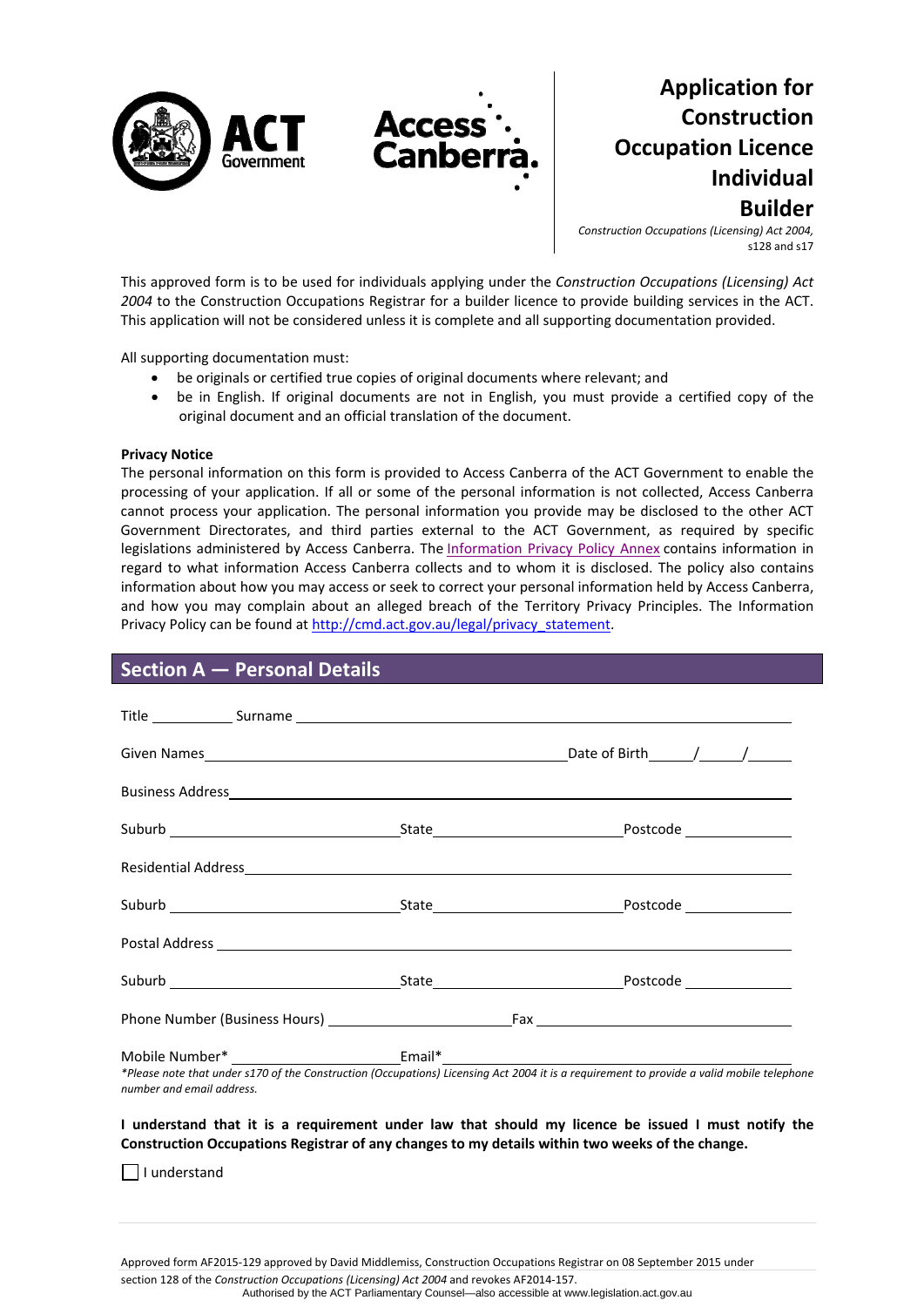# **Section B — Existing licence**

**Have you previously or do you currently hold an ACT construction occupation licence?**

**yes** — licence Number<br> **Expiry date** 

## **Section C — Occupation class and functions**

For this section, all types of building work are defined under the *Building Act 2004*. Classifications of buildings and structures are from the Building Code of Australia (BCA).

#### **What class of builders licence are you applying for?**

| Class A -           | licence authorises building work other than specialist building work or handling asbestos.                                                                                                                                                                         |
|---------------------|--------------------------------------------------------------------------------------------------------------------------------------------------------------------------------------------------------------------------------------------------------------------|
| Class B -           | licence authorises building work (other than specialist building work or handling asbestos) in<br>relation to a building that is three storeys or lower and basic building work.                                                                                   |
| $\Box$ Class C - a) | licence authorises building work (other than specialist building work or handling asbestos) in<br>relation to a building that is two storeys or lower and is a class 1, class 2 or class 10a<br>building; and                                                      |
| b)                  | building work (other than specialist building work or handling asbestos) in relation to a<br>building that is class 10b structure (other than a swimming pool or swimming pool fence)<br>and is ancillary to a building that is class 1, class 2 or class 10a; and |
| C)                  | basic building work.                                                                                                                                                                                                                                               |
| Class D -           | licence authorises non-structural basic building work, other than specialist building work or<br>handling asbestos                                                                                                                                                 |

# **Section D —Evidence of qualifications/eligibility – Class A Builder**

Complete this section only if you are applying for a Class A builder licence.

Before completing this section you must obtain a copy of the *Construction Occupations (Licensing) Regulation 2004 Mandatory Qualifications Schedule.* This Schedule can be found at [www.legislation.act.gov.au](http://www.legislation.act.gov.au/). This Schedule will outline what type of experience is accepted for a Class A Builders licence.

**Qualification:** a tertiary qualification in building, civil engineering or structural engineering that the Australian Qualifications Framework Advisory Board has determined is a bachelor degree, graduate certificate, graduate diploma, masters degree or doctoral degree in the Australian Qualifications Framework System.

 $\Box$  Yes  $-$  please attach a certified copy of the qualification.

 $\Box$  No  $-$  please note that you may not be eligible for a licence.

| <b>Experience:</b> | not less than 2 years full time building work experience where 1 year full time    |
|--------------------|------------------------------------------------------------------------------------|
|                    | <b>building work experience</b> was undertaken post the date the qualification was |
|                    | issued.                                                                            |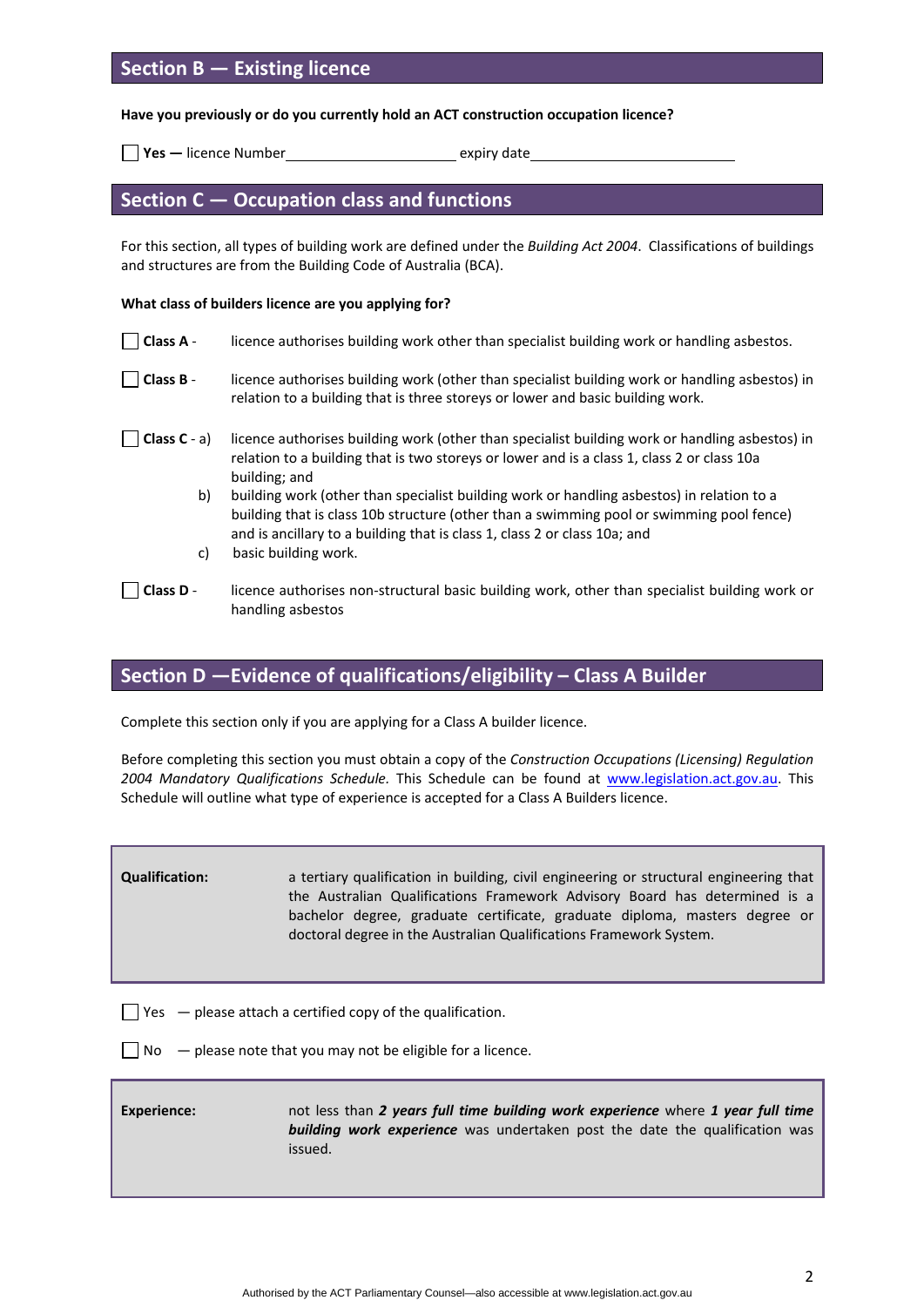|                                                                                                  | $\Box$ Yes — please use the Applicant Statement – Building Work Experience – ACT Experience form if your |  |  |  |  |
|--------------------------------------------------------------------------------------------------|----------------------------------------------------------------------------------------------------------|--|--|--|--|
| building work experience was undertaken in the ACT or <b>Applicant Statement – Building Work</b> |                                                                                                          |  |  |  |  |
|                                                                                                  | Experience - Interstate Experience form if your experience was undertaken in any other                   |  |  |  |  |
|                                                                                                  | state/territory. These forms can be found at www.accesscanberra.act.gov.au.                              |  |  |  |  |

 $\Box$  No  $-$  please note that you may not be eligible for a licence.

**Verification** Your experience must be verified through written references.

Yes — please use the **Verification Statement Building Work Experience – All Classes.** You will need to fill this form in for each referee you are requiring to verify your building work experience. This form can be found at [www.accesscanberra.act.gov.au](http://www.accesscanberra.act.gov.au/).

 $\Box$  No  $-$  please note that you may not be eligible for a licence.

### **Section D — Evidence of qualifications/eligibility – Class B Builder**

Complete this section only if you are applying for class B builder licence.

Before completing this section you must obtain a copy of the *Construction Occupations (Licensing) Regulation 2004 Mandatory Qualifications Schedule.* This Schedule can be found at [www.legislation.act.gov.au](http://www.legislation.act.gov.au/). This Schedule will advise of the type of experience required to be demonstrated for a Class B Builders.

a qualification in building, architecture, civil engineering or structural engineering that is a diploma or an advanced diploma in the Australian Qualification Framework system; or

a tertiary qualification in building, civil engineering or structural engineering that the Australian Qualifications Framework Advisory Board has determined is a bachelor degree, graduate certificate, graduate diploma, masters degree or doctoral degree in the Australian Qualifications Framework System**.**

 $\Box$  Yes  $-$  please attach a certified copy of the qualification.

 $\Box$  No  $\Box$  please note that you may not be eligible for a licence.

**Experience:**  not less than *2 years full time building work experience* where 1 year full time building work experience was undertaken post the date the qualification was issued.

Yes — please use the **Applicant Statement – Building Work Experience – ACT Experience** form if your building work experience was undertaken in the ACT or **Applicant Statement – Building Work Experience — Interstate Experience** form if your experience was undertaken in any other state/territory. These forms can be found at [www.accesscanberra.act.gov.au.](http://www.accesscanberra.act.gov.au/)

 $\Box$  No  $-$  please note that you may not be eligible for a licence.

**Verification** Your experience must be verified through written references.

Yes — please use the **Verification Statement Building Work Experience – All Classes.** You will need to fill this form in for each referee you are requiring to verify your building work experience. This form can be found at [www.accesscanberra.act.gov.au](http://www.accesscanberra.act.gov.au/).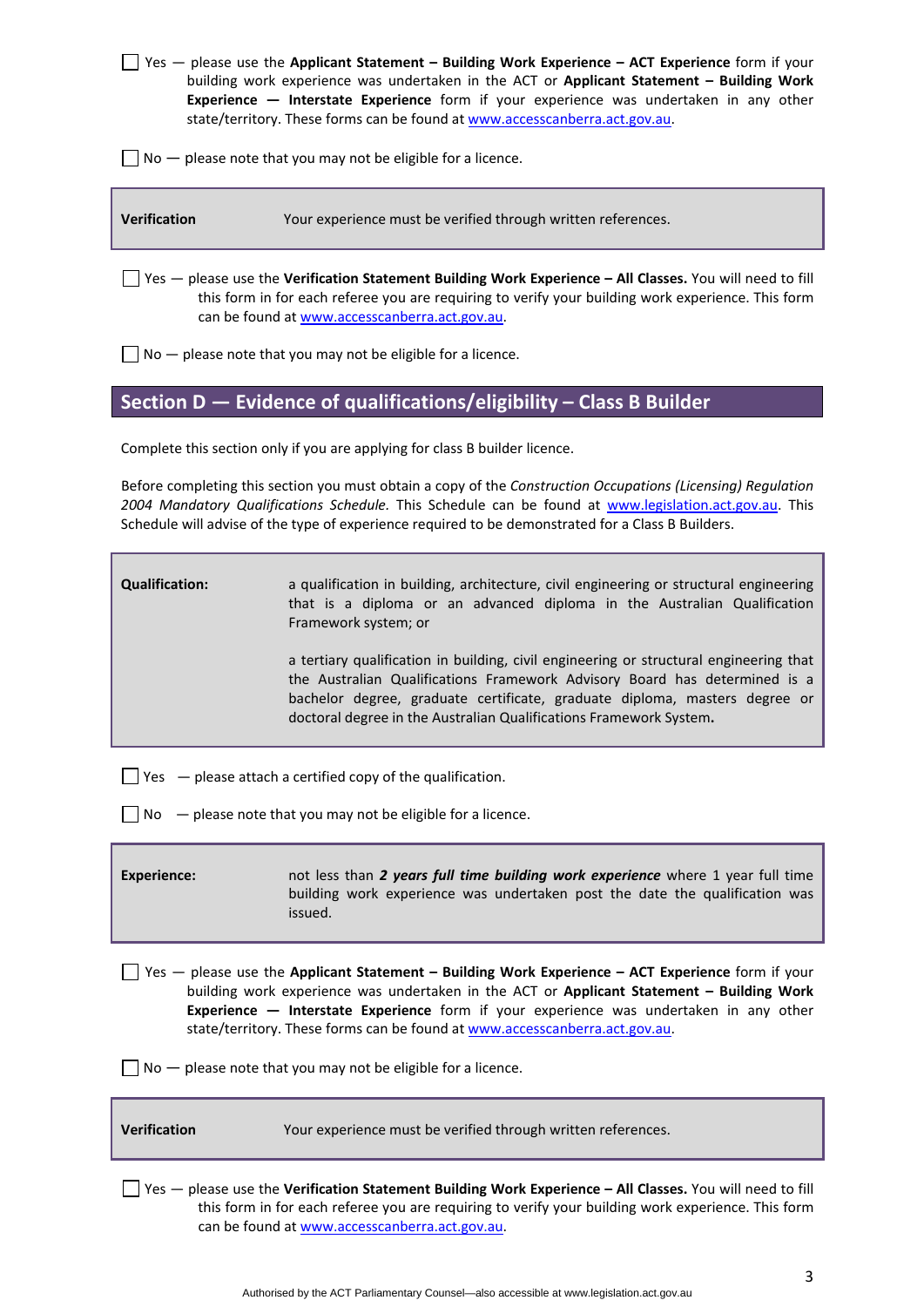### **Section D — Evidence of qualifications/eligibility – Class C Builder**

Complete this section only if you are applying for a class C builder licence.

Before completing this section you must obtain a copy of the *Construction Occupations (Licensing) Regulation 2004 Mandatory Qualifications Schedule.* This Schedule can be found at [www.legislation.act.gov.au](http://www.legislation.act.gov.au/). This Schedule will outline what type of experience is accepted for a Class C Builders licence.

| Qualification                                                                                                                                                                                                                                                                                                                                                                                                                               | a qualification in building that the Australian Qualifications Framework Advisory<br>Board has determined is a certificate IV in the Australian Qualification Framework<br>system; or<br>a qualification in building, civil engineering or structural engineering that the<br>Australian Qualifications Framework Advisory Board has determined is a diploma<br>or an advanced diploma in the Australian Qualification Framework system; or<br>a tertiary qualification in building, civil engineering or structural engineering that<br>the Australian Qualifications Framework Advisory Board has determined is a<br>bachelor degree, graduate certificate, graduate diploma, masters degree or |  |  |  |  |
|---------------------------------------------------------------------------------------------------------------------------------------------------------------------------------------------------------------------------------------------------------------------------------------------------------------------------------------------------------------------------------------------------------------------------------------------|---------------------------------------------------------------------------------------------------------------------------------------------------------------------------------------------------------------------------------------------------------------------------------------------------------------------------------------------------------------------------------------------------------------------------------------------------------------------------------------------------------------------------------------------------------------------------------------------------------------------------------------------------------------------------------------------------|--|--|--|--|
|                                                                                                                                                                                                                                                                                                                                                                                                                                             | doctoral degree in the Australian Qualifications Framework System.                                                                                                                                                                                                                                                                                                                                                                                                                                                                                                                                                                                                                                |  |  |  |  |
| $\vert$ Yes $\vert$ - please attach a certified copy of the qualification.                                                                                                                                                                                                                                                                                                                                                                  |                                                                                                                                                                                                                                                                                                                                                                                                                                                                                                                                                                                                                                                                                                   |  |  |  |  |
|                                                                                                                                                                                                                                                                                                                                                                                                                                             | No $-$ please note that you may not be eligible for a licence.                                                                                                                                                                                                                                                                                                                                                                                                                                                                                                                                                                                                                                    |  |  |  |  |
| <b>Experience:</b>                                                                                                                                                                                                                                                                                                                                                                                                                          | not less than 2 years full time building work experience where 1 year full time<br>building work experience was undertaken post the date the qualification was<br>issued.                                                                                                                                                                                                                                                                                                                                                                                                                                                                                                                         |  |  |  |  |
| Ses $-$ please use the Applicant Statement - Building Work Experience - ACT Experience form if your<br>building work experience was undertaken in the ACT or Applicant Statement - Building Work<br>Experience - Interstate Experience form if your experience was undertaken in any other<br>state/territory. These forms can be found at www.accesscanberra.act.gov.au.<br>$No$ — please note that you may not be eligible for a licence. |                                                                                                                                                                                                                                                                                                                                                                                                                                                                                                                                                                                                                                                                                                   |  |  |  |  |
|                                                                                                                                                                                                                                                                                                                                                                                                                                             |                                                                                                                                                                                                                                                                                                                                                                                                                                                                                                                                                                                                                                                                                                   |  |  |  |  |
| Verification                                                                                                                                                                                                                                                                                                                                                                                                                                | Your experience must be verified through a written reference.                                                                                                                                                                                                                                                                                                                                                                                                                                                                                                                                                                                                                                     |  |  |  |  |
| $\frac{1}{2}$ Yes $-$ please use the Verification Statement Building Work Experience - All Classes. You will need to fill<br>this form in for each referee you are requiring to verify your building work experience. This form<br>can be found at www.accesscanberra.act.gov.au.                                                                                                                                                           |                                                                                                                                                                                                                                                                                                                                                                                                                                                                                                                                                                                                                                                                                                   |  |  |  |  |
| $No$ — please note that you may not be eligible for a licence.                                                                                                                                                                                                                                                                                                                                                                              |                                                                                                                                                                                                                                                                                                                                                                                                                                                                                                                                                                                                                                                                                                   |  |  |  |  |

# **Section D — Evidence of qualifications/eligibility – Class D Builder**

Complete this section only if you are applying for a class D builder licence.

Before completing this section you must obtain a copy of the *Construction Occupations (Licensing) Regulation 2004 Mandatory Qualifications Schedule.* This Schedule can be found at [www.legislation.act.gov.au](http://www.legislation.act.gov.au/). This Schedule will outline what type of experience is accepted for a Class D Builders licence.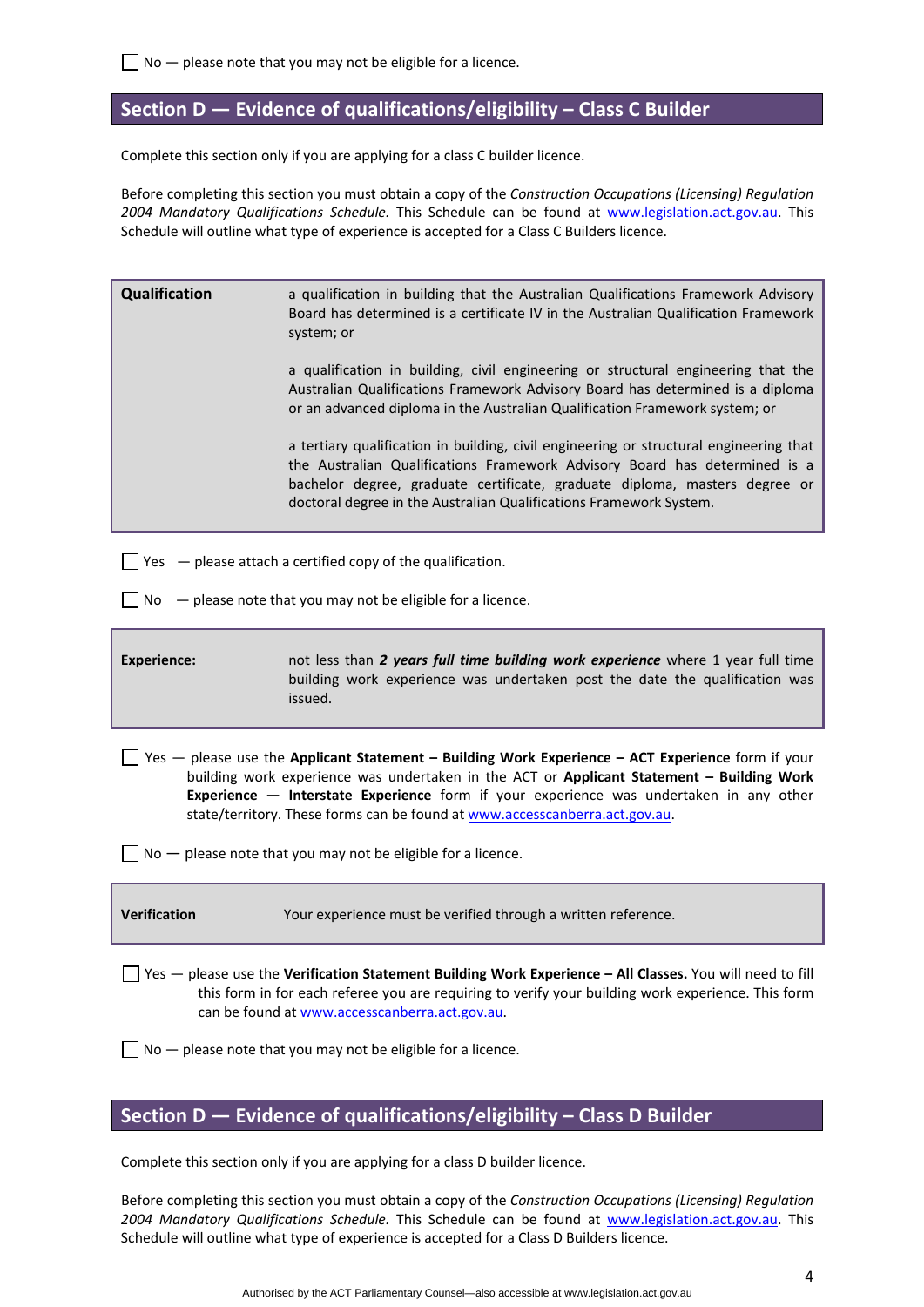| Experience: |  |  |  |  |
|-------------|--|--|--|--|
|             |  |  |  |  |

Yes — please use the **Applicant Statement – Building Work Experience – ACT Experience** form if your building work experience was undertaken in the ACT or **Applicant Statement – Building Work Experience — Interstate Experience** form if your experience was undertaken in any other state/territory. These forms can be found at [www.accesscanberra.act.gov.au.](http://www.accesscanberra.act.gov.au/)

 $\Box$  No  $-$  please note that you may not be eligible for a licence.

| Verification | Your experience must be verified through a written reference. |
|--------------|---------------------------------------------------------------|
|              |                                                               |

Yes — please use the **Verification Statement Building Work Experience – All Classes.** You will need to fill this form in for each referee you are requiring to verify your building work experience. This form can be found at [www.accesscanberra.act.gov.au](http://www.accesscanberra.act.gov.au/).

 $\Box$  No  $-$  please note that you may not be eligible for a licence.

### **Section F — Evidence of Financial Resources**

Evidence of financial resources is required to help demonstrate your ability to fulfil contractual obligations when providing construction services. Failure to provide information below may result in your licence being refused.

**1. Do you have access to financial resources adequate to complete works performed under the licence applied for?** 

 $\Box$  Yes  $-$  please skip the next question

 $\Box$  No  $-$  complete next question

2. If 'No' to the above, do you wish to only operate as an employee under the licence applied for?

 $\Box$  Yes  $-$  I understand a condition may be imposed on the licence if issued

- $\Box$  No  $-$  please note that if you do not wish to have a licence restricted to employee only, then you must ensure you have financial resources as requested above or you may be ineligible for a licence.
- **3. Are you currently, or previously have been, deemed bankrupt or personally insolvent?**

 $\Box$  Yes  $-$  please attach details and official documentation of bankruptcy/insolvency

 $\Box$  No.

4. I understand that it is a requirement under law that should my licence be issued, I must notify the **Construction Occupations Registrar should I become bankrupt or personally insolvent.** 

 $\Box$  I have read and understand the above statement.

### **Section G — Licence History Declarations**

**1. Have you previously held a builder licence elsewhere in Australia or overseas?**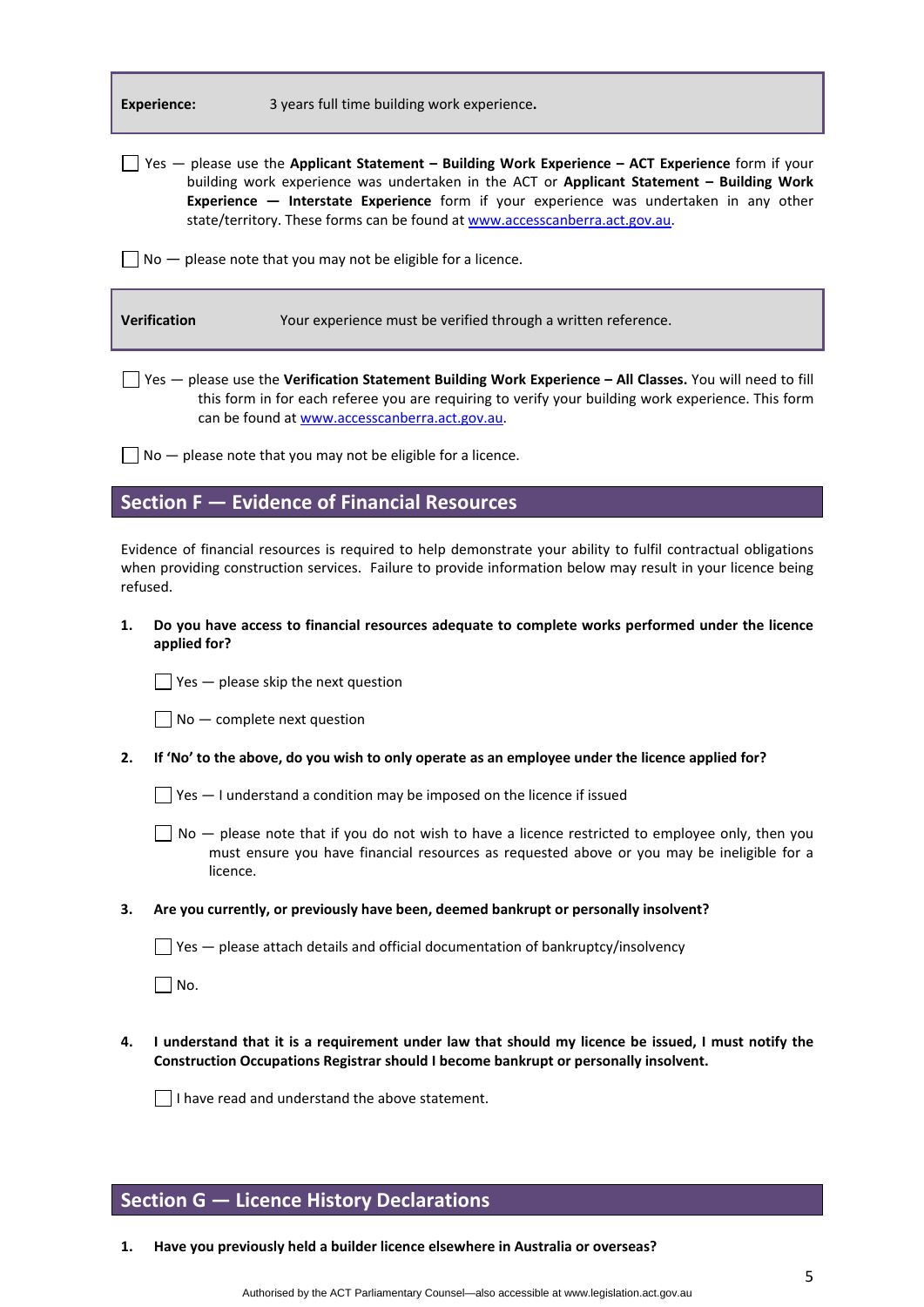|    | Yes - provide details below of most recent licence/s (attach an additional page if required)                                                                                                                                                                                                                                                                 |  |  | l INo |  |  |
|----|--------------------------------------------------------------------------------------------------------------------------------------------------------------------------------------------------------------------------------------------------------------------------------------------------------------------------------------------------------------|--|--|-------|--|--|
|    | State/Territory/Country _________________________________Expiry date: _______/_______/                                                                                                                                                                                                                                                                       |  |  |       |  |  |
| 2. | Is your licence as a builder, in Australia or overseas, currently suspended or cancelled?                                                                                                                                                                                                                                                                    |  |  |       |  |  |
|    | $\sqrt{ }$ Yes $-$ you must attach details                                                                                                                                                                                                                                                                                                                   |  |  | No    |  |  |
| з. | Have you previously had a builder licence cancelled, refused or suspended in Australia or overseas?                                                                                                                                                                                                                                                          |  |  |       |  |  |
|    | $\Box$ Yes $-$ you must provide comprehensive details in an attachment to this application                                                                                                                                                                                                                                                                   |  |  | No    |  |  |
| 4. | I understand that I must notify the Construction Occupations Registrar if my builder licence is<br>cancelled, refused or suspended in Australia or overseas.                                                                                                                                                                                                 |  |  |       |  |  |
|    | $\Box$ I have read and understand the above statement.                                                                                                                                                                                                                                                                                                       |  |  |       |  |  |
| 5. | Has your builder licence ever been subject to conditions, undertakings, limitations or restrictions in<br><b>Australia or overseas?</b>                                                                                                                                                                                                                      |  |  |       |  |  |
|    | $\sqrt{ }$ Yes $-$ you must provide comprehensive details in an attachment to this application                                                                                                                                                                                                                                                               |  |  | No    |  |  |
| 6. | Are you disqualified under the Construction Occupations (Licensing) Act 2004, or a corresponding prior<br>Act, from applying for licence, or being licensed, in a construction occupation?                                                                                                                                                                   |  |  |       |  |  |
|    | $\Box$ Yes – you must provide comprehensive details in an attachment to this application                                                                                                                                                                                                                                                                     |  |  | No    |  |  |
| 7. | Have you ever been, or are you currently, the subject of complaints, occupational discipline, demerit<br>activity or rectification orders whilst licensed under the Construction Occupations (Licensing) Act<br>2004, a corresponding prior Act, or the law of another jurisdiction in Australia or overseas, where<br>those proceedings were not finalised? |  |  |       |  |  |
|    | Yes - you must provide comprehensive details in an attachment to this application                                                                                                                                                                                                                                                                            |  |  | No    |  |  |
| 8. | Have you been convicted or found guilty of a criminal offence* that involves fraud, dishonesty or<br>violence and is punishable by imprisonment of 1 year or more?                                                                                                                                                                                           |  |  |       |  |  |
|    | Yes - you must provide comprehensive details in an attachment to this application<br>and a recent criminal history check (issued in the last three months)<br>*Please note: Spent convictions under the Spent Convictions Act 2000 do not need to be included in this declaration                                                                            |  |  | No    |  |  |
| 9. | I understand that it is a requirement under law that should my licence be issued I must notify the<br>Construction Occupations Registrar if I am convicted of such an offence in the future.                                                                                                                                                                 |  |  |       |  |  |
|    | I have read and understand the above statement.                                                                                                                                                                                                                                                                                                              |  |  |       |  |  |
|    | 10. I understand that it is a requirement under law that should my licence be issued I must not perform<br>any licensable building work that is outside the scope of what the licence authorises.                                                                                                                                                            |  |  |       |  |  |
|    | I have read and understand the above statement.                                                                                                                                                                                                                                                                                                              |  |  |       |  |  |
|    | 11. I understand that it is a requirement under law that should my licence be issued I must give evidence<br>to clients of the insurance I hold as a licensed individual in relation to any relevant licensable<br>construction service I intend to undertake prior to providing the services.                                                               |  |  |       |  |  |
|    | $\vert \ \vert$ I have read and understand the above statement.                                                                                                                                                                                                                                                                                              |  |  |       |  |  |
|    | 12. I understand that it is a requirement under law that should my licence be issued I must only advertise<br>licensable construction services with my full name (as it appears on the licence) and my individual<br>licence number.*                                                                                                                        |  |  |       |  |  |
|    |                                                                                                                                                                                                                                                                                                                                                              |  |  |       |  |  |

 $\Box$  I have read and understand the above statement.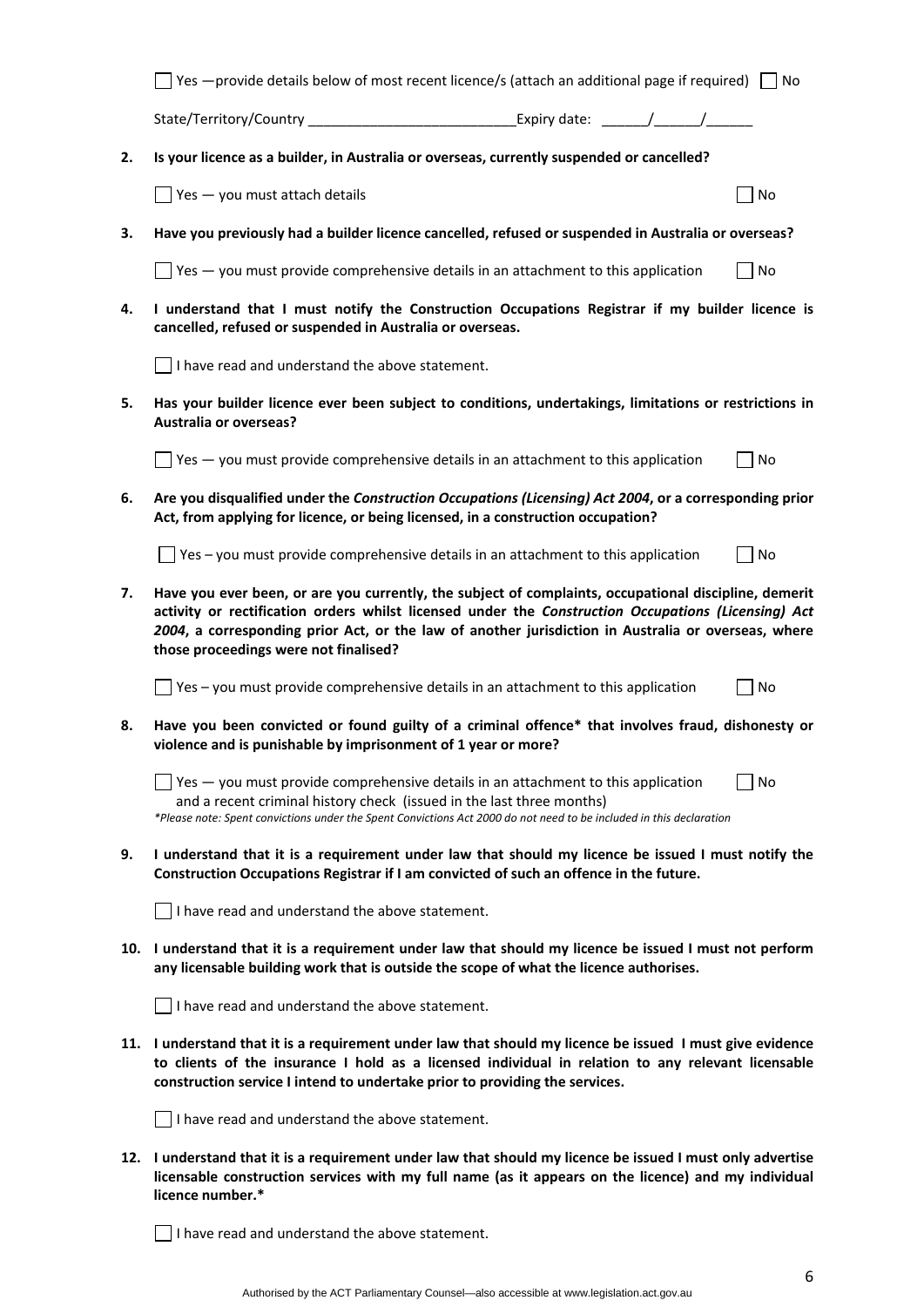\*Please note: It is an offence to advertise licensable construction services as an individual without including the above.

### 13. I understand that it is a requirement under law that should I be granted a licence, all licensable **building services I may perform under my builders licence must comply with all relevant legislation, codes and standards.**

 $\vert \ \vert$  I have read and understand the above statement.

Please note: Building work may be audited by the Construction Occupations Registrar in the ACT for compliance against the relevant laws. Individual licence holders identified performing non-compliant services may be subject to occupational discipline or other licensing action.

# **Section H — Consent and Application Declarations**

I,

\_\_\_\_\_\_\_\_\_\_\_\_\_\_\_\_\_\_\_\_\_\_\_\_\_\_\_\_\_\_\_\_\_\_\_\_\_\_\_\_\_\_\_\_\_\_\_\_\_\_\_\_\_\_\_\_\_\_\_\_\_\_\_\_\_\_\_\_\_\_\_\_\_\_\_\_\_\_\_\_\_\_\_\_\_\_\_\_, *Insert name, address and occupation of person making the declaration*

make the following declaration**:**

#### **1. I declare:**

a) that I make this application to the Construction Occupations Registrar for a construction occupations licence and that all statements, and the documents/information provided in support of the application, are accurate, true and correct.

#### **2. I authorise and consent:**

- a) to the Construction Occupations Registrar and Access Canberra to make enquiries of, and exchange information with, the relevant regulatory authorities of any Australian State or Territory, or other country, regarding my construction occupation licence and practice as a builder or otherwise regarding matters relevant to this application.
- b) to receiving information from the Construction Occupations Registrar relevant to my construction occupation licence or the construction industry electronically.

#### **3. I acknowledge:**

- a) that the Construction Occupations Registrar and Access Canberra may validate documents provided in support of this application or wish to confirm my identity.
- b) that failure to complete all relevant sections of this application and enclose all supporting documentation may result in this application not being accepted or additional fees being applied as per the statutory instrument authorising fees to be taken under the *Construction Occupations (Licensing) Act 2004.*
- c) that the Construction Occupations Registrar has the legal right to refuse my application if not satisfied that I am eligible to hold a licence or impose a condition on my licence if it is deemed necessary or desirable to protect the public.

#### **4. Should I be issued with a construction occupations licence I undertake:**

- a) to comply with the *Construction Occupations (Licensing) Act 2004* (and it's operational Acts) and the codes, standards and guidelines relevant to my construction occupation licence when providing, or offering to provide, a relevant construction service.
- **5. I believe that the statements (1 ‐ 4) in this declaration are true and correct.**